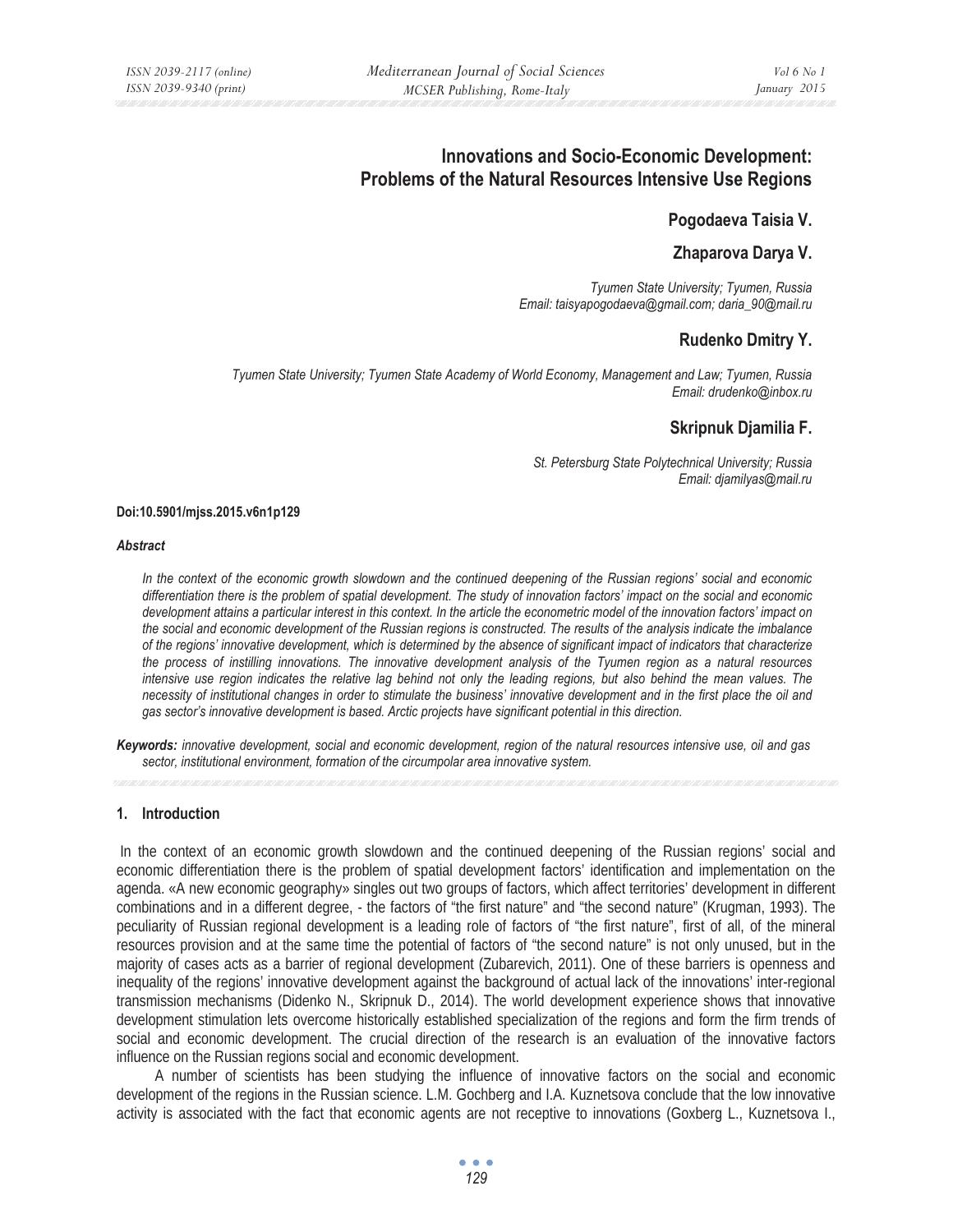2004, Goxberg L., 2012). K.K. Kozlov, D.G. Sokolov and K.V. Yudaeva emphasize the low culture of innovative management and the low quality of corporate governance in their study (Kuznetsov S.A., Kravchenko N.A., Markov V.D., Yusupova A.T., 2005). I.G. Dezhina and B.G. Saltykov pay attention to the fact that innovative infrastructure and support system for small innovative businesses are not developed (Dezhina I.G., Saltykov B.G., 2005). E.G. Yasin and A.E. Yakovlev are considering the low level of innovative factors influence on the economic development of the regions in terms of institutional structure (Yasin E.G., Akendinova N.V., Yakobson L.I., Yakovlev A.E., 2013). In the regions with raw specialization that are focused on the extraction of natural resource rents, the most archaic and undeveloped institutions have been formed, which lead to the lack of actors' motivation for innovations, to the deficit of institutional intermediaries, and to the weak institutions of development.

### **2. Methodology**

Using the abstract-logical method and a set of methods of economic, statistical and econometric analysis in the present work, we examined the innovative development of Russian regions, defined its differentiation, and highlighted the features of the natural resources intensive use regions. Regression analysis provides the broad opportunities to identify the impact of factors on changing in the result variable. Therefore, it is appropriate to use for estimate the impact of innovation factors on socio-economic development of Russian regions. Regression analysis shows, firstly, the adequacy of the model used, and secondly, regression analysis calculates the values of the coefficients, that is, determines the strength of the arguments (indicators of innovation development ) on the function result variable (GRP per capita).

The econometric evaluation of correlation of region's innovative development and GRP per capita has been held (Regions of Russian Federation, 2013). Three regression models were built: pooled regression, regression with determined individual effects (FE) and regression with random individual effects (RE). The received evaluations were tested on the econometric correctness, which let us choose the model with the better qualitative characteristics.

Within the framework of the research, the comparison between the regression model with the constant effects and the pooled regression was held by means of the Wald test, the comparison between the regression model with random individual effects (RE) and the pooled regression was held by means of the Breusch-Pagan test, and the regression model with random individual effects (RE) was compared with the regression model with determined individual effects (FE) by means of the Hausman test. The results of the carried tests let us conclude that the model with determined individual effects (FE) is the most acceptable in our case.

## **3. Results**

The regression model with determined individual effects (FE), the regression "within" has shown that internal costs on the scientific researches and elaboration, costs on the technological innovations and number of the created advanced manufacturing sciences have the greatest influence on GRP per capita. The most significant variables are also: volume of the innovative goods, operations and services; quantity of researchers with scientific degrees; number of postgraduates and doctoral candidates; coefficient of inventive activity. All the regressors are timed-variables, so we were managed to evaluate all of the coefficients, and a comparison of standard mistakes of the pooled regression and the regression "within" points that the received evaluations are not less effective than evaluations of the pooled regression.

The results of the carried econometric analysis are shown in the table 1.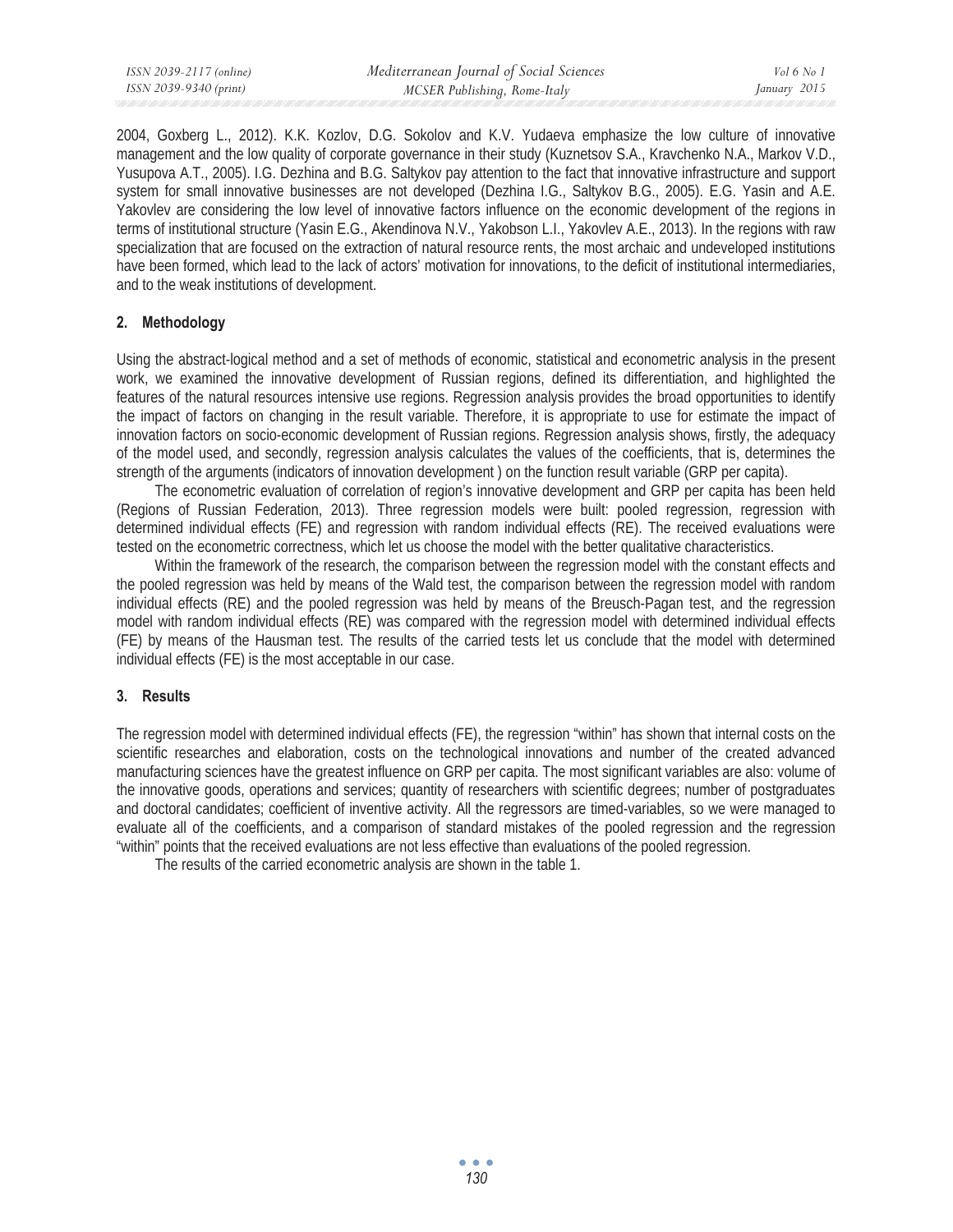|  |  | Table 1. The results of evaluation of the correlation between region's innovative development and GRP per capita |  |
|--|--|------------------------------------------------------------------------------------------------------------------|--|
|  |  |                                                                                                                  |  |

| <b>Regressors</b>                                                          | Dependent variable - GDP per capita |                     |                         |
|----------------------------------------------------------------------------|-------------------------------------|---------------------|-------------------------|
|                                                                            | Linear regression                   | Model «within» with | Model «within» with the |
|                                                                            | model                               | the fixed effects   | random effects          |
| Internal costs on the scientific researches and                            | 43.014***                           | 20.025*             | 21.132**                |
| development in % to GRP                                                    | (7.453)                             | (11.661)            | (7.720)                 |
| Costs on the technological innovations in % to                             |                                     | $2.12***$           | $2.207**$               |
| GRP                                                                        |                                     | (0.878)             | (0.874)                 |
| Volume of the innovative goods, operations and                             | $0.816***$                          | $0.258**$           | $0.487***$              |
| services in % to GRP                                                       | (0.105)                             | (0.124)             | (0.098)                 |
| Staff quantity that is busy with scientific                                | $0.07***$                           |                     |                         |
| researches and elaborations per 10000 EAP                                  | (0.018)                             |                     |                         |
| Quantity of the researchers with scientific degrees                        |                                     | $0.255***$          | $0.259***$              |
| per 10000 EAP                                                              |                                     | (0.099)             | (0.07)                  |
| Coefficient of inventive activity                                          | $-0.111***$                         |                     |                         |
|                                                                            | (0.042)                             |                     |                         |
| Number of the created advanced manufacturing                               |                                     | $6.507***$          | $7.150***$              |
| sciences per 10000 EAP                                                     |                                     | (1.634)             | (1.536)                 |
| Number of the used advanced manufacturing                                  |                                     |                     |                         |
| sciences per 10000 EAP                                                     |                                     | $0.134**$           | $0.095*$                |
| Ratios of the patent applications arrivals to the<br>number of researchers |                                     | (0.064)             | (0.049)                 |
| Innovative activity                                                        |                                     |                     |                         |
| Constant                                                                   | $11.754***$                         | 12.746***           | $11.973***$             |
|                                                                            | (0.092)                             | (0.254)             | (0.119)                 |
| Number of observations                                                     | 240                                 | 240                 | 240                     |
| Number of regions                                                          | 80                                  | 80                  | 80                      |
| R-squared                                                                  | 0.4938                              | 0.3813              | 0.3287                  |
| F-statistic                                                                | 20.22                               | 8.35                | 130.99 (1)              |
| Probability (F-statistic)                                                  | 0.000                               | 0.000               | 0.000                   |

Notes:

\* - Significant at the 10% level.

\*\* - Significant at the 5% level.

\*\*\* - Significant at the 1% level.

Figures in parentheses are standard errors.

(1) - the interpretation of the model should not rely on the R-square, so as to regression, estimated by the method of GLS, it is no longer an adequate measure of the quality of the fit. The significance of the regression shows a high value of Wald statistic  $= 130.99$ .

The results of the analysis testify the high degree influence of innovative on the social and economic level of region's development. An equation of the regression model with determined individual effects (FE) is given by (1):

 $Y = 20.025X_1 + 2.12X_2 + 0.255X_3 + 6.507X_4 + 0.134X_5 + 12.746$  (1)

The following indices as internal costs on the scientific researches and elaboration in % to GRP; number of the created advanced manufacturing sciences per 10000 EAP; costs on the technological innovations in % to GRP; volume of the innovative goods, operations and services in % to GRP; quantity of researchers with scientific degrees per 10000 EAP; ratios of the arrivals of patent applications to the number of researchers, which characterize the level of the innovative development of the region, have the greatest influence on GRP per capita.

The results of the research demonstrate that nowadays there is a misbalance of the regions' innovative development and it is displayed in the absence of the significant influence of the indices that characterize the process of innovations' implementation. In fact, the following situation occurs: financing of fundamental and applied researches is accounted for public funds, the making of models and commercialization of the innovative goods occurs abroad and then domestic business buys the finished technological solutions. It is connected to a large extent with rather low effectiveness of the innovative infrastructure work, "underestimation of the "soft" infrastructure importance (nets, interaction between the elements of the regional innovative infrastructure), and also with a prevailing role of government in creation of innovative infrastructure objects – both in a part of creation initiative and in a part of financing" (Barinova V.A., Maltsev A.A., Sorokin A.V., Eremin V.A., 2014).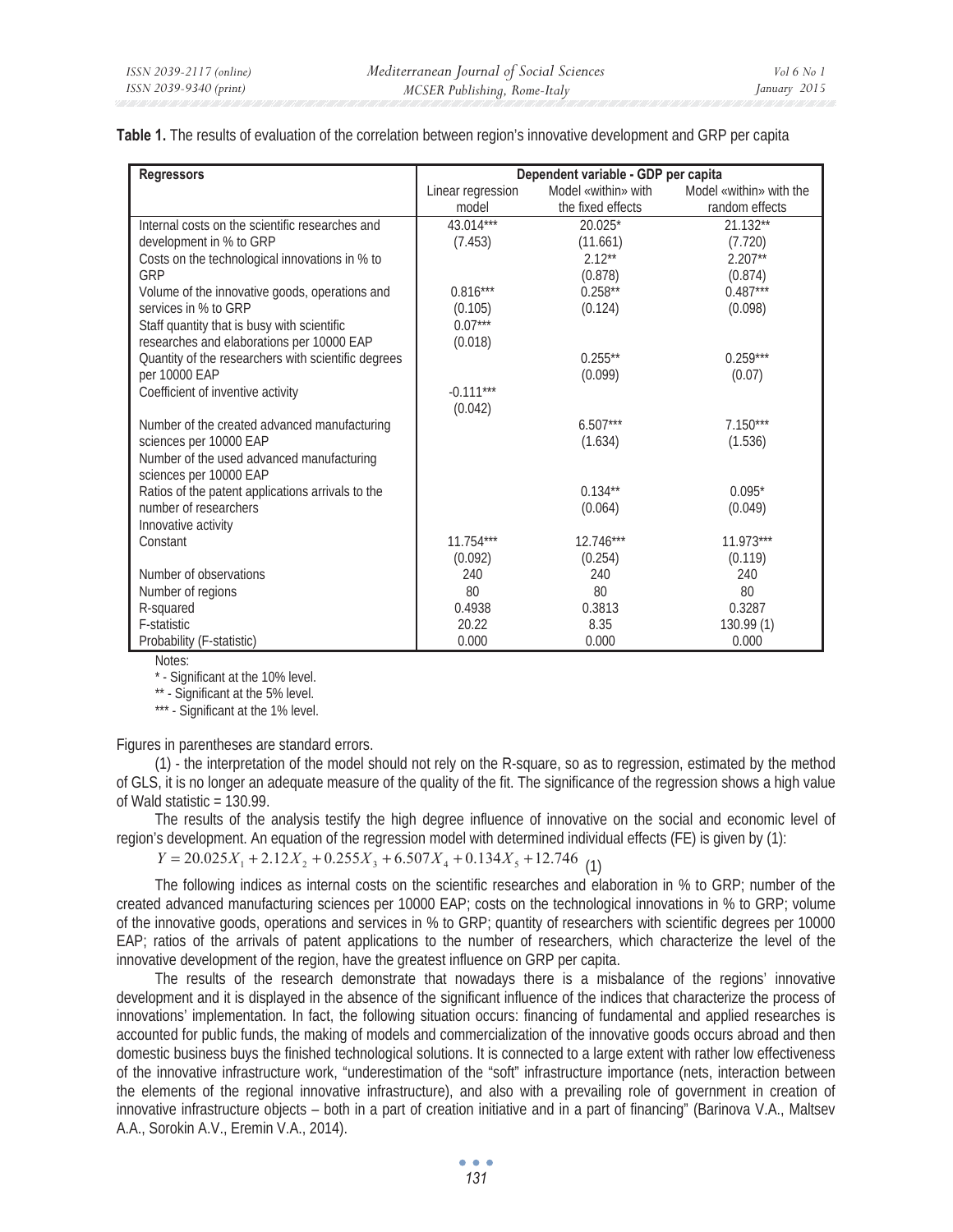| ISSN 2039-2117 (online) | Mediterranean Journal of Social Sciences | $Vol 6$ No 1 |
|-------------------------|------------------------------------------|--------------|
| ISSN 2039-9340 (print)  | MCSER Publishing, Rome-Italy             | January 2015 |

Presence of the essential differentiation into the level of the innovative development of Russian regions is stipulating the necessity to reveal the differences in innovative growth sources. The learning of the regions-leaders according to the level of the innovative development let us reveal "the growing-points" and evaluate a degree of the innovative component influence on the social and economic development. The econometric analysis of 20 regions taking the first 20 places in a rating of the innovative regions in 2013 let us get the following results (Table 2) (Ivanova O., Sorokina A., 2013).

**Table 2.** The regression model with the random effects of evaluation of the correlation between region's innovative development and GRP per capita according to 20 regions-leaders in a rating of the innovative regions

|                                                                                                                                                                                    | Costs on the<br>technological<br>innovations in % to<br>GRP | Volume of the<br>innovative goods,<br>operations and<br>services in % to GRP | Quantity of the<br>researchers with<br>scientific degrees per<br>10000 EAP | Coefficient of<br>inventive<br>activity | Number of the used<br>advanced manufacturing<br>sciences per 10000 EAP | Innovative<br>activity |
|------------------------------------------------------------------------------------------------------------------------------------------------------------------------------------|-------------------------------------------------------------|------------------------------------------------------------------------------|----------------------------------------------------------------------------|-----------------------------------------|------------------------------------------------------------------------|------------------------|
| <b>GRP</b><br>per<br>capita                                                                                                                                                        | $1.951*$<br>(1.054)                                         | $0.575***$<br>(0.139)                                                        | $0.191***$<br>(0.047)                                                      | $0.142***$<br>(0.042)                   | $0.05***$<br>(0.017)                                                   | $2.725***$<br>(0.739)  |
| Constant - 11.365***<br>(0.178)<br>Number of observations - 60<br>Number of regions - 20<br>$R$ -squared $-0.375$<br>Wald statistic - 120.45<br>Probability (F-statistic) - 0.0000 |                                                             |                                                                              |                                                                            |                                         |                                                                        |                        |

The model "Within" with the random individual effects (RE) let us get the most appropriate evaluation of the regression. The equation of the regression of this model is given by (2):

 $Y = 1.951X_1 + 0.575X_2 + 0.191X_3 + 0.142X_4 + 0.05X_5 + 2.725X_6 + 11.365$  (2)

For the regions-leaders in a rating of the innovative development the quantity of the indices that characterize a degree of innovation development and have a significant influence  $(q=0.01)$  on GRP per capita has considerably risen. The level of innovative activity; volume of the innovative goods, operations and services in % to GRP; quantity of researchers with scientific degrees per 10000 EAP; coefficient of inventive activity; and number of the used advanced manufacturing sciences per 10000 EAP were ranked among them.

The increasing of the innovative development level lets extend the channels of influence on GRP per capita that stimulates greater growth of innovative activity. Thus, the sustainable development of the region depends on its ability to organize a complete innovative cycle, which provides the systemacy of the processes of elements' development in space and time.

The received results testify a relative balance of the structure of the innovative growth's sources in the regionsleaders: the innovative process, the innovations proper and their practical implementation. However, from the position of a certain region the analysis testifies the uniform development of the innovative cycle's elements only in a range of regions-leaders. In majority of this group's regions the high values of ones indices are accompanied with the low values of the others. The result is a relatively smoothed evaluation that hides the presence of systemic problems of the innovative development. In accordance with the rating's data of innovative development of the subjects of Russian Federation, the only two regions from the group of leaders, particularly Moscow and Sverdlovsk Region, differ with the uniform development of the innovative index components (Ivanova O., Sorokina A., 2013, p.18). Besides, the low effectiveness of the interregional diffusion of innovations mechanisms acts as a significant restriction, there is a considerable research potential in a number of regions, but there are not enough opportunities of its practical application.

Nowadays, "the call" of the regional policy is the necessity of the innovative development and it is dictated by the global trends of world economy and a high importance of this sphere for region's social and economic development. Evidently, the achievement of the challenges is impossible without formation and development of the regional innovative systems that take into account the features of regions' development and lean on their competitive advantages. Though, the received results let us emphasize the problem of "openness", and frequently, of "isolation" of the regional innovative system. The mentioned problem is lying on the institutional plane, "bad" institutes are a barrier of the innovative development in the regions and at this conjuncture the stimulation of the innovative development is becoming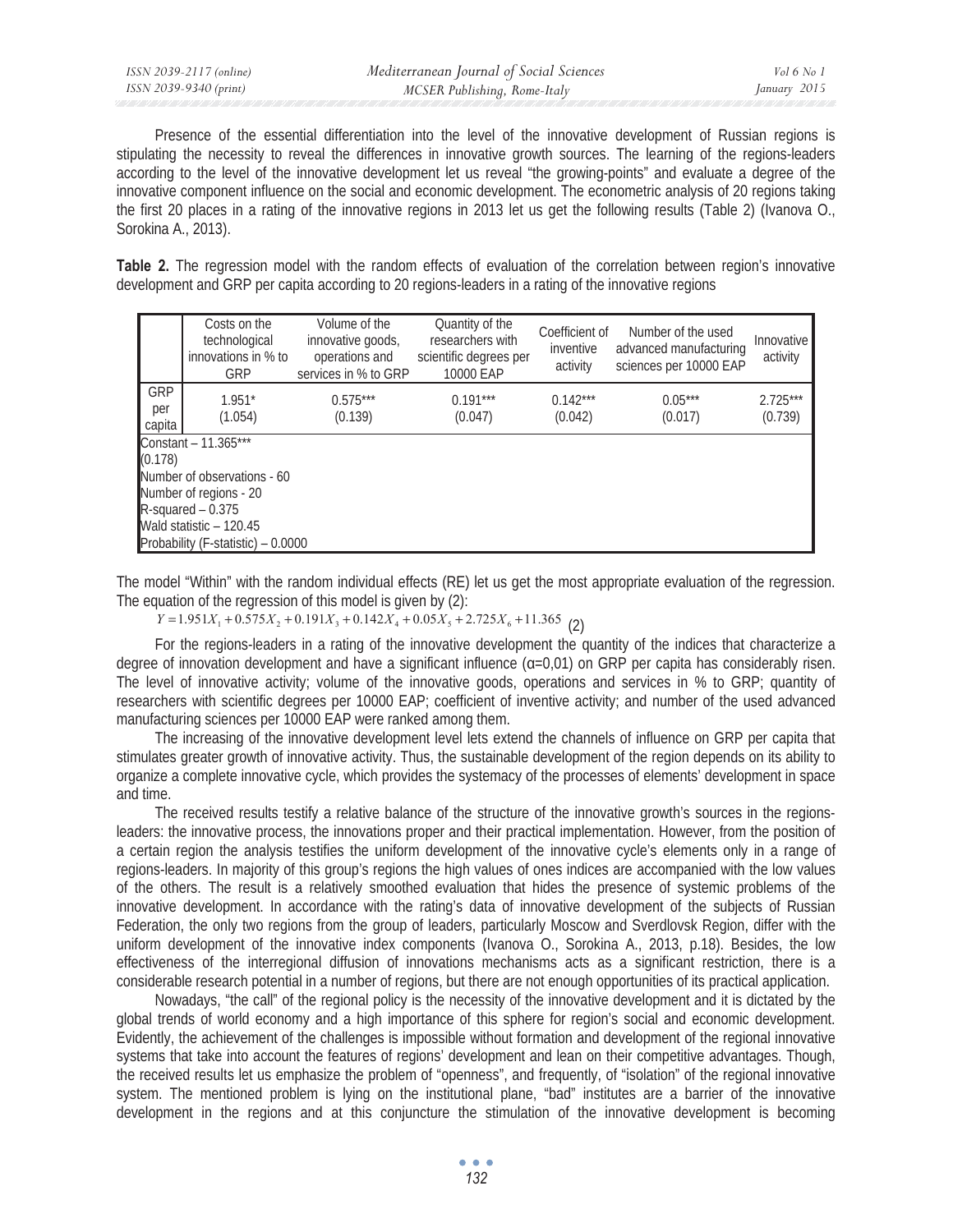| ISSN 2039-2117 (online) | Mediterranean Journal of Social Sciences | Vol 6 No 1   |
|-------------------------|------------------------------------------|--------------|
| ISSN 2039-9340 (print)  | MCSER Publishing, Rome-Italy             | January 2015 |

transformed into the process of "agonizing implementation" of innovations to economics. The thorniest problem of the institutional environment quality is in the regions with a dominant raw-material orientation and dominance of the gas-andoil producing sectors into their structure. "The up-to-date situation" at the sphere of subsurface management in Russia is an illustration of where an imperfection of a system, both basic and complementary institutes, can lead and is leading to…Up to the present moment it wasn't managed to supply such a nature of adaptation and usage of mineral resources that would respect the interests of the meaningful part of society, but not only the interests of those ones in whose hands there're control packets of shares of the subsurface resources companies-users" (Kryukov V.A., 2009).

The principal Russian region with a dominant raw-material orientation and dominance of the oil-and-gas producing sector into their structure is Tyumen Region. In 2013 316.4 millions tons of oil and condensate as well as 597.6 billions of gas  $m<sup>3</sup>$  have been extracted in the region, that is relatively 60.5% and 87.4% from a total volume of nation's extraction (Eder L.V., Filimonov I.V., Provornaya I.V., Nemov V., 2014). Moreover, according to a plan of "The Tobolsk's Project" realization, the oil extraction can be brought up to 30 millions tons of oil per year only in the South of Tyumen Region. That exceeds the today's rate in two times.

In 2012, GRP of Tyumen Region was 4618.711 billion rubles (9% GDP). The region takes the second place by this index giving the first place to Moscow. Thus, Tyumen Region is contributing in the social and economic development of Russia, but, according to researches, the innovative development of the region is at extremely insufficient level.

In accordance with the results of the innovative development's rating of the subjects of Russian Federation in 2014, Tyumen Region takes the 19<sup>th</sup> place and relates to the second group of regions. The strong region's position is the social and economic conditions of innovative activity; by this criterion, Tyumen Region takes the  $6<sup>th</sup>$  place in a rating. The weaknesses are innovative activity (36 place) and quality of the innovative policy (32 place) (Rating f innovative development of the Russian Federation, 2014).

Within the framework of analysis of innovative regional system formation and development, it is obligatory to carry out the appraisal of the innovative regional system present condition by means of the statistical indices system, on the basis of which the positions of Tyumen Region are identified relative to the regions-leaders and to the average values. According to the majority of indices the region is essentially backward the average Russian indices. The biggest lag is noted by the innovative activity index, staff quantity that is busy with scientific researches and developments and number of the created advanced manufacturing sciences. Such low positions are explained by the raw model of the regional economy and relatively low innovative activity of the oil-and-gas sector's companies in comparison with their contribution in GRP (table 3) (Regions of Russian Federation, 2013).

**Table 3.** Comparative analysis of the Tyumen region's innovative development level with the leading regions and regional average values of Russia, 2012

| Indices                                                                               | Tyumen Region Average Value Region-leader |      |       |
|---------------------------------------------------------------------------------------|-------------------------------------------|------|-------|
| Innovative activity                                                                   | 8.2                                       | 10.4 | 24.6  |
| Internal costs on the scientific researches and development in % to GRP               | 0.19                                      | 0.85 | 5.3   |
| Costs on the technological innovations in % to GRP                                    | 0.73                                      | 1.5  | 7.9   |
| Volume of the innovative goods, operations and services in % to GRP                   | 1.02                                      | 0.71 | 1.48  |
| Staff quantity that is busy with scientific researches and elaborations per 10000 EAP | 3.56                                      | 522  | 34.46 |
| Quantity of the researchers with scientific degrees per 10000 EAP                     | 0.47                                      | 0.81 | 6.82  |
| Coefficient of inventive activity                                                     | 0.54                                      | 1.25 | 7.38  |
| Number of the created advanced manufacturing sciences per 10000 EAP                   | 0.41                                      | 1.3  | 8.9   |
| Number of the used advanced manufacturing sciences per 10000 EAP                      | 3.73                                      | 2.32 | 6.1   |
| Ratios of the patent applications arrivals to the number of researchers               | 0.39                                      | 0.79 | 4.27  |

Number of the used advanced manufacturing sciences and volume of the innovative goods, operations and services in Tyumen Region are exceed the average Russian indices (fig.1).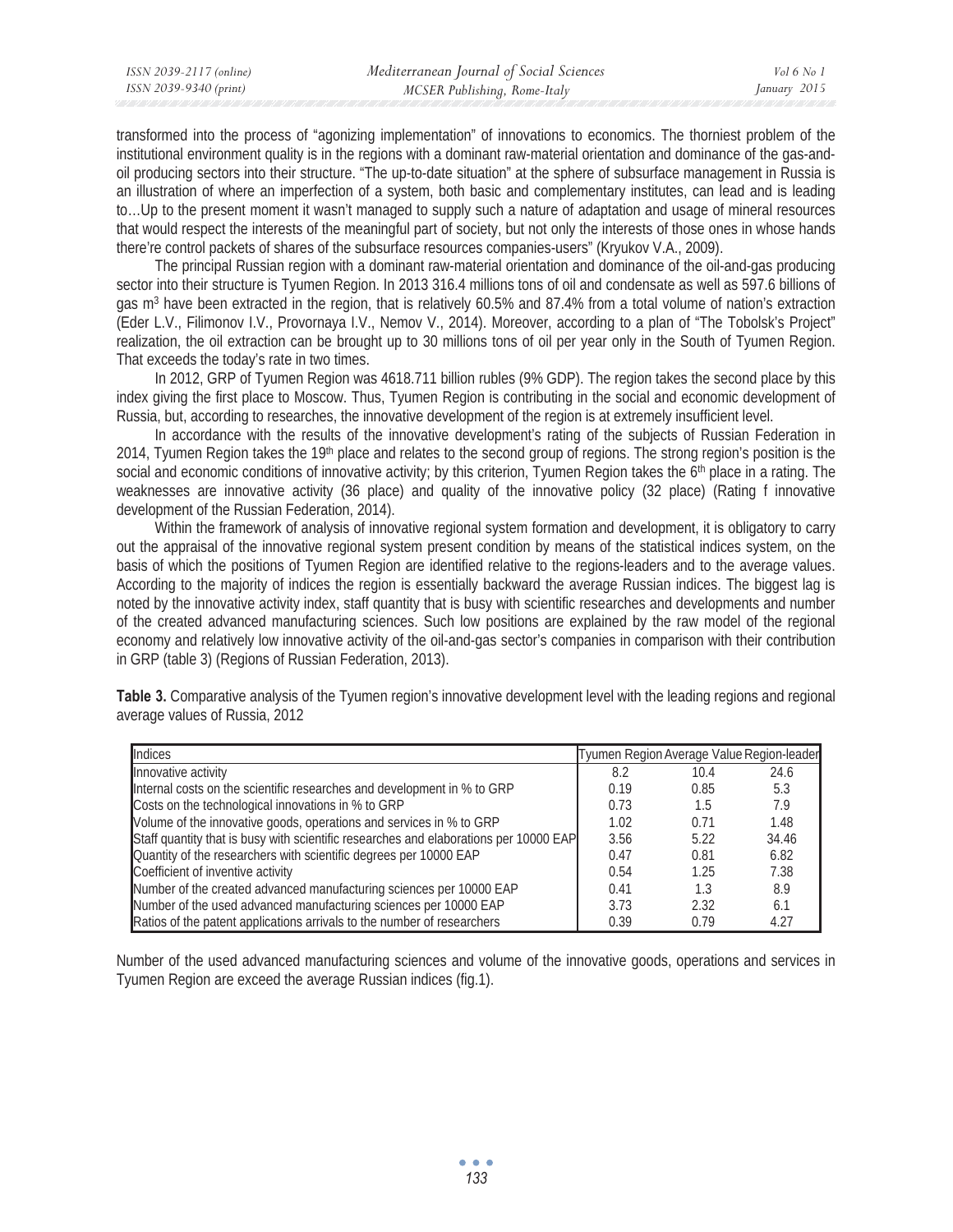



#### **4. Concluding Remarks**

The comparison with a region-leader lets us state the low level of innovative regional enterprises and organizations' activity development, besides, the negative dynamics is noted according to the majority of indices, that doesn't correspond to the strategic goals of regional development in the contemporary period.

The analysis of the Tyumen Region innovative system effectiveness lets us reveal two tendencies. Firstly, the region is leading with GRP per capita indices that is connected with a raw index of the regional economy and a high share of fuel-and-energy companies in the structure of industrial production. Moreover, the high index of labour productivity at a high-technology sector is observed. That testifies the substantial potential in the region innovative development. Secondly, the low innovative activity in the region is observed. That prevents the realization of a present potential.

At this situation it is necessary to take a complex of measures in a stimulation of the development of the Tyumen region' circumpolar area that can act as "a locomotive" of the innovative region's development.

The development of hydrocarbon deposits in the Arctic zone actualizes the problem of building an innovative model of the Tyumen region' circumpolar area development, which, in the first place, would have the essential characteristics of the innovative economy, would gave an incentive to the development of new and advanced technologies, in the second place, would promote an effective integration of the oil and gas sector and its transformation into a high-tech and knowledge-intensive sector. The particular relevance is the need to work out directions of the Arctic zone innovative development, allowing to maximize the economic benefits of its development at the national level (by the implementation of inter-regional cooperation), and at the level of the region (by localization).

Scientific interest in the elaboration of innovative development directions of the Tyumen region's Arctic zone is based on the fact that the Arctic zone is seen as a geoeconomic strategic territory of different groups of participants' interests - of the state and regional government, of the oil companies and other business entities, of the public. This circumstance requires finding ways to harmonize existing differences in the strategic interests of different groups of participants.

The emphasis placed on the balanced development of the innovation system subjects and their effective interaction will form the basis for sustainable innovative exploration and development of the Arctic zone. Innovative development north of the Tyumen region must necessarily be associated with the rational use of mineral resources, biodiversity, maintain the ecological balance and, finally, the quality of such difficult climatic conditions.

In this context, we are talking about the formation of an innovative system that satisfies the principles of anthropocentrism and biospherecentrism, where the emphasis is made on achieving the coherence of scientific and technological development and exploitation of natural resources, to ensure an effective balance of national and regional interests and complementary of industrial and innovative development.

Thus, the system economics must act as theoretical and methodological basis of the research. The system economics is a synthetic economic theory that accumulates neoclassical, institutional and evolutionary economics'